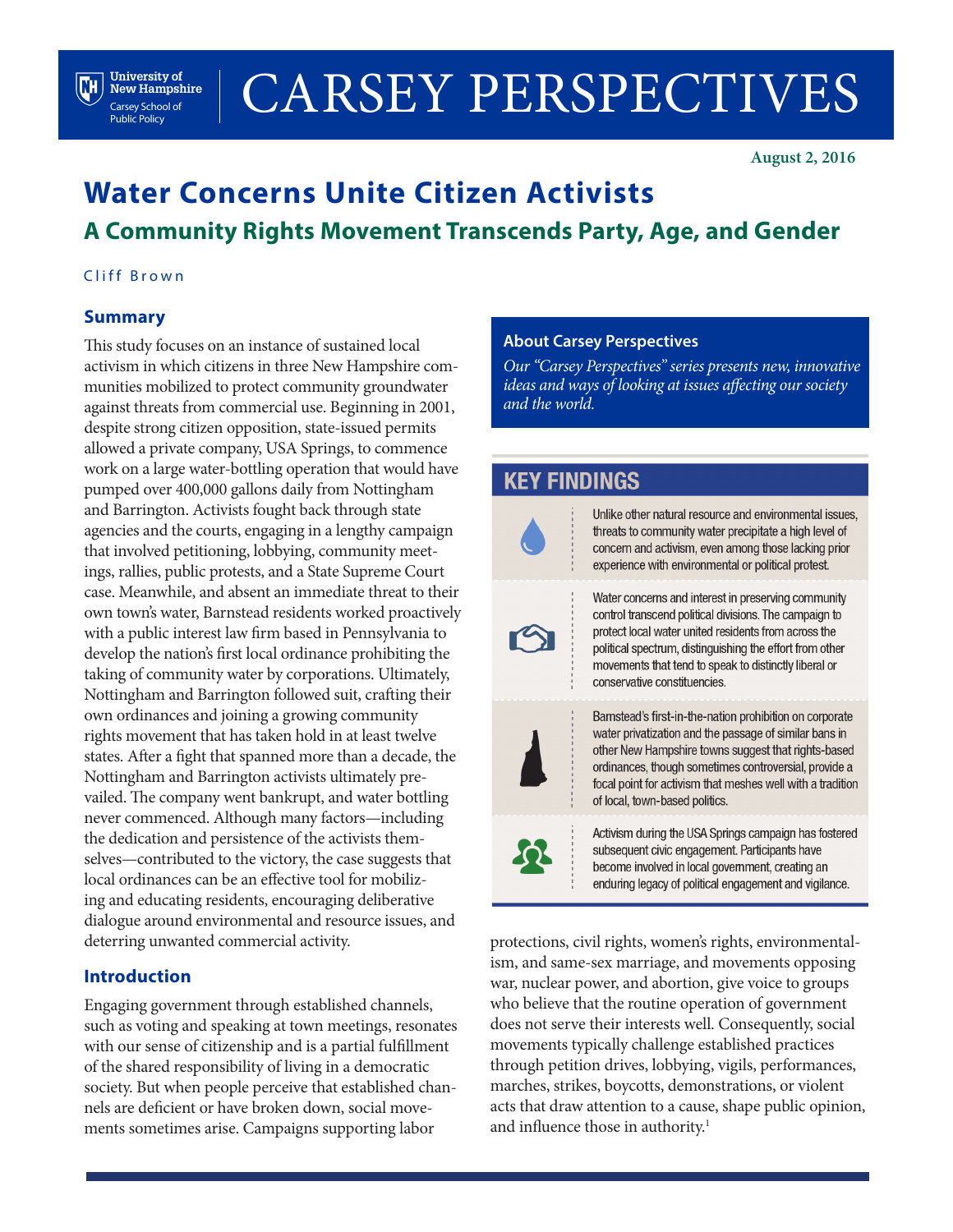This brief presents a case study of one particular movement, with deep roots in New Hampshire, that intersects with a larger campaign for community rights. Although its agenda overlaps with environmentalism and shares with the Occupy Movement a critique of corporate power, a defining characteristic of this movement is a belief in the power of community civil engagement for wresting political authority from non-local state and economic actors.2 The following case study of the fight against USA Springs draws on published accounts, public documents, materials produced by social movement organizations, observations from meetings, and interviews with activists to show how the larger community rights movement shaped the campaign in Nottingham, Barrington, and Barnstead. In this particular case, a threat to a vital natural resource water—galvanized citizens and brought many into the larger campaign for community rights.3

#### **Threats to Water: The Context of Community Activism**

In 2010, the United Nations declared access to clean water a basic human right, yet over 1 billion people worldwide lack clean drinking water.4 Climate change has increased variability in rainfall, and as societies rich and poor have compromised water quality, water is being extracted from below the surface at an unsustainable rate.<sup>5</sup> California's ongoing drought, the West Virginia chemical spill that tainted water for 300,000 Charleston residents, an algaerelated tap-water ban for 400,000 in Toledo, the Flint, Michigan water crisis, and recent revelations about the probable carcinogen perfluorooctanoic acid (PFOA)

#### **Box 1: The Community Rights Movement and 'Rights-Based Ordinances'**

The community rights movement is associated with a legal strategy developed by the Community Environmental Legal Defense Fund (CELDF), a Pennsylvania public interest law firm founded in 1995. Rather than fight local environmental threats through state permitting and appeals processes, CELDF helps communities develop their own local ordinances (called rights-based ordinances, or RBOs), described as "collective nonviolent civil disobedience through municipal lawmaking."a RBOs allow residents to formally restrict or ban corporate activities considered to be incompatible with local priorities. They shift "the focus from merely regulating environmental harms to subordinating corporations to community control."b RBOs provide a focal point for engaging citizens and public officials in a deliberative dialogue that prioritizes local values, establishes the acceptable scope of corporate activity, and allows voters to define their own vision of sustainability.

Because RBOs directly confront federal and state laws that preempt local statutes and grant personhood rights to corporations, CELDF maintains that corporate challenges to RBOs in many ways reveal how regulatory and permitting processes protect commercial interests at the expense of local democracy and environmental sustainability. In the last decade, nearly 200 communities in a dozen states have passed RBOs targeting factory farming, sludge dumping, mining, hydraulic fracturing, energy projects, and corporate water withdrawals as part of a grassroots movement that may ultimately lead to state and federal constitutional reforms. Since 2010, state-level community rights networks have emerged in Colorado, New Hampshire, New Mexico, Ohio, Oregon, Pennsylvania, and Washington to coordinate geographically dispersed, issue-diverse community RBO efforts across the nation.<sup>c</sup>

a. Barry Yeoman, "Rebel Towns," *The Nation*, January 16, 2013, http://www.thenation. com/article/172266/rebel-towns.

b. Thomas Linzey and Anneke Campbell, *Be the Change: How to Get What You Want in Your Community* (Salt Lake City: Gibbs Smith, 2009), 15.

c. CELDF, *On Community Civil Disobedience in the Name of Sustainability* (Oakland, CA: PM Press, 2015), 26-29; "State and National Networks," http://celdf.org/join-themovement/where-we-work/state-national-networks/.

in the nation's water supplies all underscore the perilous state of water in the United States.<sup>6</sup> Threats to water have evolved in tandem with increased corporate control through a variety of mechanisms, including large-scale water-bottling operations.7 Federal laws such as the Clean Water Act (1972) and

the Safe Drinking Water Act (1974) regulate water quality, but groundwater withdrawals are managed through a patchwork of state-level statutes and permitting processes.<sup>8</sup> As a result, citizens in many small, rural, and water-rich communities have organized to limit bottledwater operations.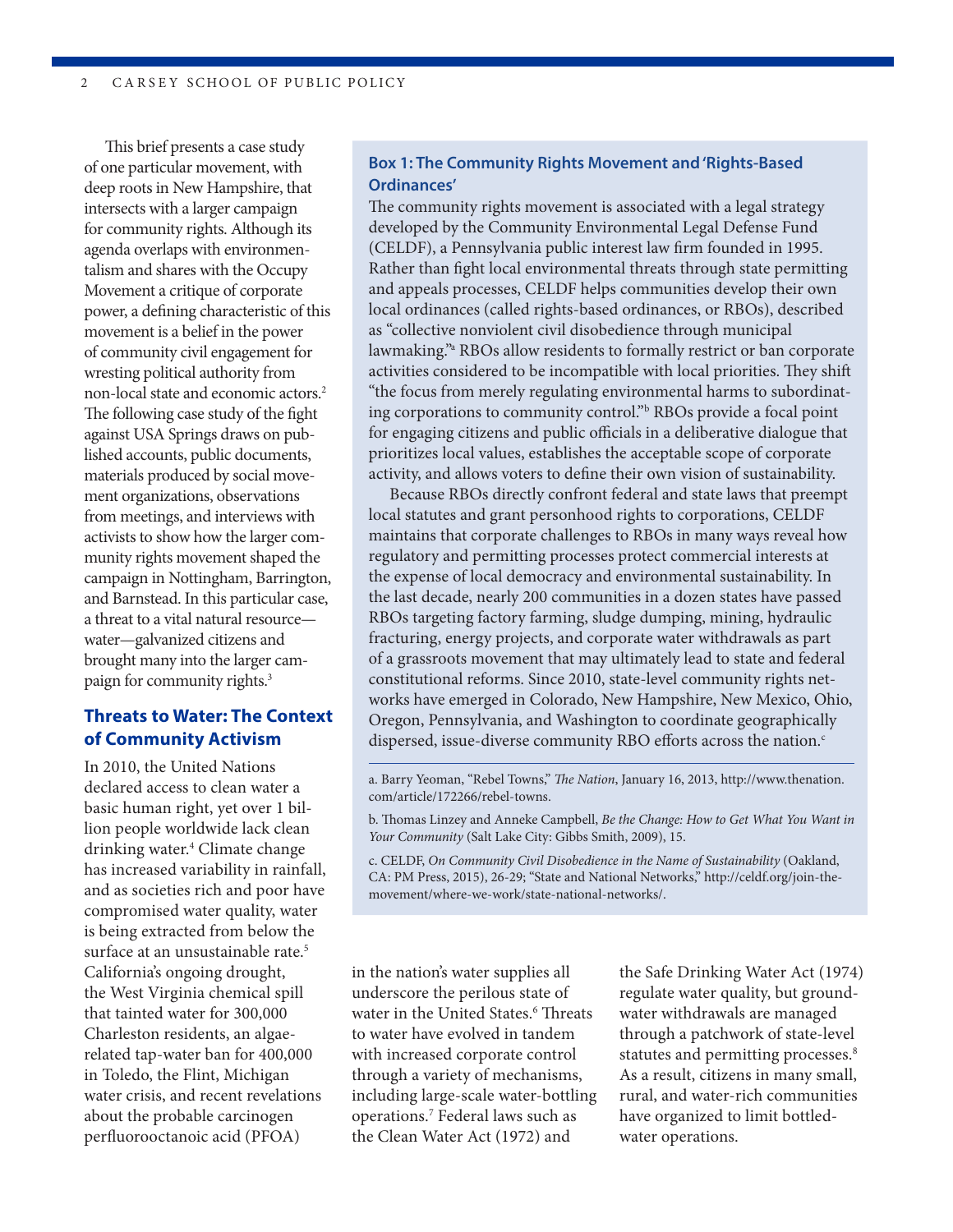Bottled water is ubiquitous: it is marketed and sold globally, but specific locales feel the industry's impact. The rapid ascendency of the industry (Figure 1) has sparked strong opposition in communities across California, Florida, Michigan, Maine, Massachusetts, New Hampshire, New York, Oregon, Texas, Vermont, and Wisconsin. The three northernmost New England states host over thirty water-bottling or extraction sites, with most of those in Maine owned by Nestlé.<sup>9</sup> Activists and residents cite many concerns about bottled-water operations, including threats to local groundwater, ecosystem impacts, and truck traffic that may bring noise, congestion, accidents, and higher infrastructure costs.10 Although industry defenders suggest that the quantity of water used for bottling is comparatively small, opinions differ on both the consequences of withdrawing several hundred thousand gallons daily from local aquifers and the relative benefits for local employment and tax revenue the industry provides.<sup>11</sup> More broadly, bottled water operations often stoke anti-corporate sentiment and raise questions about whether state regulatory structures adequately protect citizens' interests. In some cases, residents have been surprised to find that bottled-water companies have received state permits, drilled wells, initiated water testing, and started to negotiate long-term agreements without any public input.<sup>12</sup>

#### **The Fight Against USA Springs**

In the summer of 2001, residents in Nottingham and Barrington, New Hampshire began what would become a thirteen-year effort to prevent USA Springs from taking up to 439,000 gallons of groundwater per day from a site straddling the two largely rural,



#### FIGURE 1. BOTTLED WATER IN THE UNITED STATES

Sources: International Bottled Water Association (http://www.bottledwater.org/); Beverage Marketing Corporation (http://www.beveragemarketing.com/)

wildlife-rich communities.<sup>13</sup> In April, the company had applied to the State Department of Environmental Services (DES) for water-pumping permits, and the next month the Town of Nottingham Zoning Board of Adjustment gave USA Springs a special exemption that allowed the site, zoned as residential land, to be used for commercial purposes.<sup>14</sup> In June, DES hosted a public meeting in Nottingham. Area residents dependent on private wells were alarmed by potential impacts on groundwater quantity and quality, traffic flow, public safety, and infrastructure costs. Many also had reservations about

bottled water in general, citing the waste and toxicity linked to the manufacture of plastic, the climate impacts of transporting bottled water to supply national or international markets, and the ethics of water privatization.<sup>15</sup> Citizens quickly organized, forming Save Our Groundwater in 2001, Neighborhood Guardians in 2005, and the Nottingham Water Alliance in 2007.16

The rapid mobilization of grassroots opposition to USA Springs stands in contrast with some indications that environmental activism is on the wane. For instance, the share of General Social Survey<sup>17</sup> (GSS)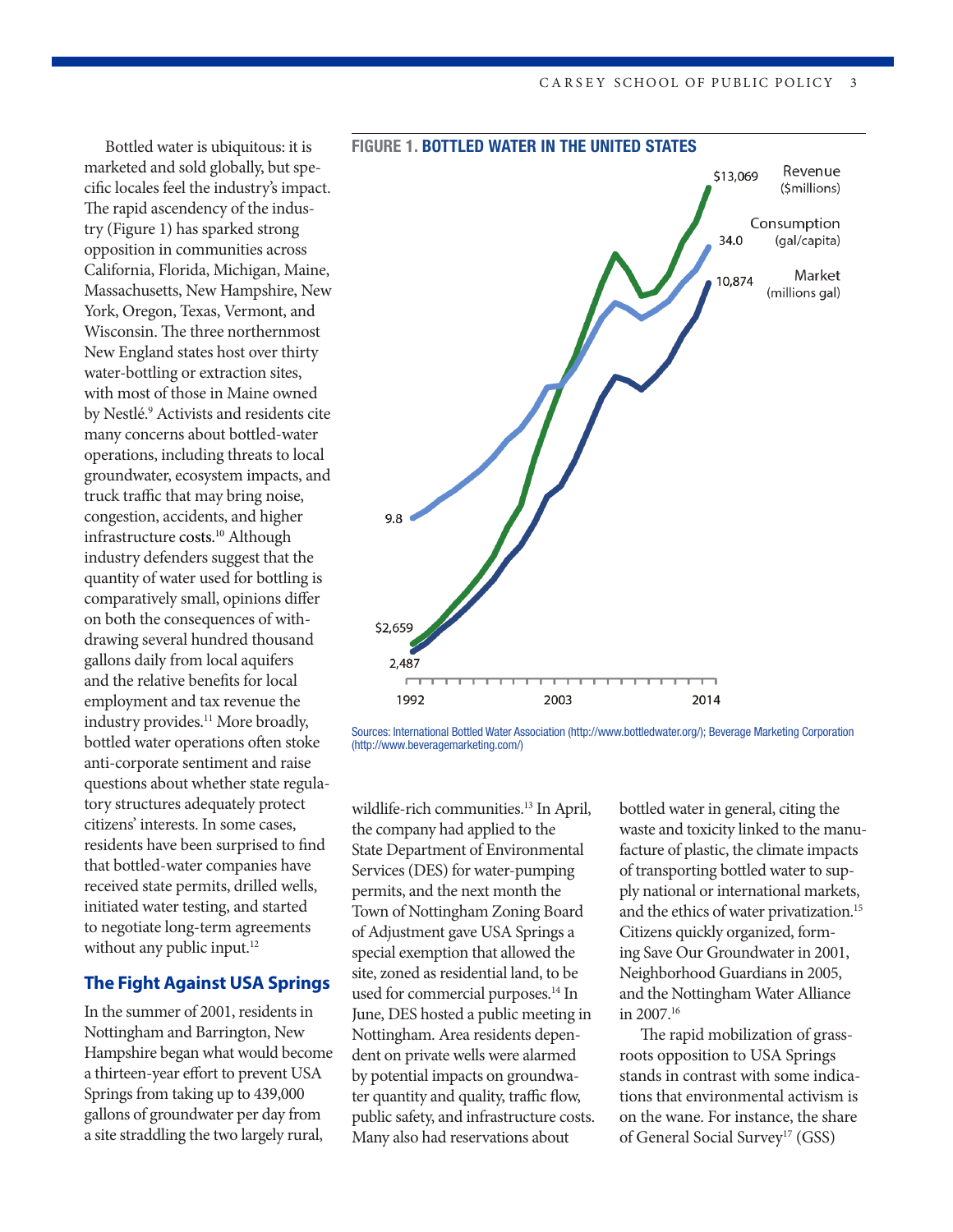respondents who were a member of an environmental group declined from 10.3 percent in 1993 to 5.5 percent in 2010. Despite the slump, interest in the state of the environment remains high. In 2014, 41.2 percent of GSS respondents claimed to be "very interested" in environmental pollution, and 58.3 percent said that the United States spends "too little" on protecting the environment. Water concerns are particularly acute, with 70.2 percent viewing the pollution of the nation's rivers, lakes, and streams as "very dangerous" or "extremely dangerous."18

Scholars have long observed that pro-environmental beliefs may be insufficient to incite activism, but the urgent, localized nature of the USA Springs operation and the view that water is fundamentally different from other resources compelled many residents to get involved.

Scholars have long observed that pro-environmental beliefs may be insufficient to incite activism, but the urgent, localized nature of the USA Springs operation and the view that water is fundamentally different from other resources compelled many residents to get involved. As one Maine activist stated, "If people don't have drinkable water, nothing else can happen."19 Demonstrators frequently carried signs or wore T-shirts that read, "Water Is Life!" or "Our Water Is Not for Sale!" One long-time water activist in Maine said, "Water is so basic to human life. If you pump and carry your water, if your water freezes in the winter, you get a real idea

about its value." A participant with no prior history of activism said, "Communities need a certain threat and a particular mindset" to mobilize. Another offered, "It's not until it hits home that you think about it." The corporate taking of water privatizes a resource that many perceive as a public good. "Going back to Rome, access to water has always been a common right." One Nottingham resident suggested, "Water is a basic human need and a shared resource. It isn't to be mined or stolen." Many activists shared this view, believing that officials who allowed bottled-water operations over their objections had betrayed the public trust.

#### **'There is something fundamental about water'**

The fight against USA Springs attracted a politically diverse group of activists, all of whom were involved in community and statelevel struggles against USA Springs in New Hampshire and Nestlé Waters in Maine. Most had no prior activist experience, although a few had served on town planning or zoning boards and one was a former state legislator. Another interviewee had worked on behalf of regional anti-nuclear and anti-war groups in the past. Two-thirds were women, and activists ranged in age from the mid-twenties to mid-seventies. Interviewees identified as liberals, conservatives, libertarians, and independents and, when asked, contended that the movement brought people together irrespective of political views. One small-business owner, in his fifties and "more of a conservative person," suggested, "Connections emerged from the threat that crossed [differences in] political beliefs. Folks that normally wouldn't be together

came together through this. People go through life like a horse with blinders, and when you remove those blinders, a lot of personal growth can occur." An activist in her twenties stated more pointedly, "There is something fundamental about water that crosses party lines."

The larger community rights movement with which the USA Springs fight later connected has also garnered support from across the political spectrum. Community Environmental Legal Defense Fund founder Tom Linzey suggests that the community rights campaign "is unique in defying the usual red state–blue state or liberal versus conservative delineations."20 In New Hampshire and Maine, more than twenty towns have worked with CELDF to develop—and in many cases, enact through a town vote—rights-based ordinances that restrict projects involving water bottling, industrial wind, utilities and energy transmission, and transportation. Two projects have been a particular focus. The Northern Pass, which would bring hydroelectric energy from Canada to New England along a 192-mile path through New Hampshire, has been targeted by RBOs in Easton, Plymouth, Sugar Hill, Grafton, and Thornton. The East-West Corridor, a roughly 220-mile transportation route through central and northern Maine, has initiated RBOs in Charleston, Parkman, Sangerville, and Cambridge. Other RBOs in the two states have had water issues as their central focus.

The bipartisan nature of the community rights movement is evident in the range of town-level support for/opposition to the Democratic candidate during the last two presidential elections.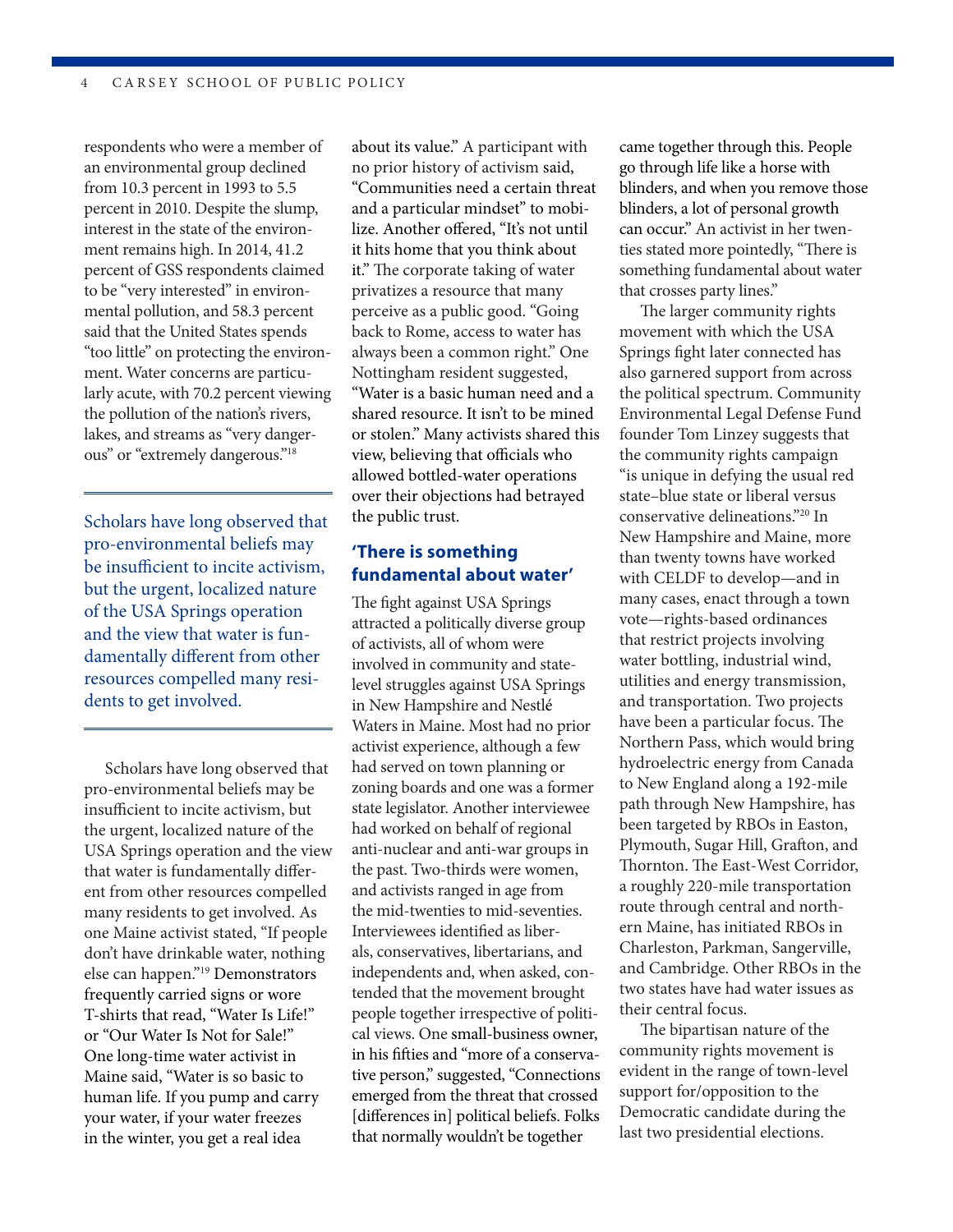Figure 2 plots the percentile rank of the vote for Barack Obama in towns that have drafted or adopted RBOs since 2006.<sup>21</sup> The rankings are based on election results for all towns in the states of Maine and New Hampshire. For instance, Obama received 69.7 percent of the 2008 vote in Plymouth, putting it in the top 95th percentile (that is, among the most liberal) for some 850 towns in the two states. In contrast, Obama received only 32.1 percent of the 2008 vote in Charleston, which put the town in the bottom 5th percentile (that is, among the least liberal). Although Obama lost some supporters between 2008 and 2012 in many Democratic-leaning (top half of the graph) and Republican-leaning communities (bottom half of the graph), towns tended to vote the same way in both elections. The fact that the twenty-three RBO towns so completely represent the breadth of the political spectrum in Maine and New Hampshire speaks to the broad appeal of the community rights movement and its ability to galvanize activists across a range of issues, all of which have an environmental dimension. As one interviewee explained, "In rural areas, we are much closer to what is happening in the natural environment. It is visceral. And it's all connected. You can't abuse any piece of the system and expect to get away with it."

#### **'Corporations Are Not Good Citizens'**

An early indication that USA Springs might be not just a huge consumer of water but also a poor environmental steward came in August 2001, when a DES inspection found numerous wetlands violations at the nearly 100-acre



#### FIGURE 2. PERCENTILE RANK OF OBAMA VOTE IN 2008 AND 2012 ELECTIONS, RBO TOWNS

Note: \* Asterisk indicates RBO failed to pass or has not come up for a vote. Sources: Department of the Secretary of State for New Hampshire (http://sos.nh.gov/) and Maine (http://www. maine.gov/sos/index.html); New Hampshire Community Rights Network (http://nhcommunityrights.org/); CELDF (http://www.celdf.org/index.php)

site in Nottingham and Barrington. State officials ordered the company to submit a restoration plan and required water pump testing to assess impacts on area wells and possible hazardous waste migration from an adjacent property. In an effort to forestall the project, activists mobilized to block the testing throughout late 2001 and for most of the following year. They urged residents to contact DES and their town officials, state legislators, and congressional representatives. They contested permit applications

needed to conduct the tests and (unsuccessfully) sought an injunction.22 Save Our Groundwater staged several public protests prior to and throughout the ten-day test period in late November 2002. Activists also petitioned to subject Article 20, "Are you in favor of the removal of 439,000 gallons of water daily (160 million gallons yearly) as proposed by USA Springs," to an advisory vote at the 2002 town meeting. There was only one affirmative vote out of 154 cast.<sup>23</sup> The pump test results, submitted to the state in February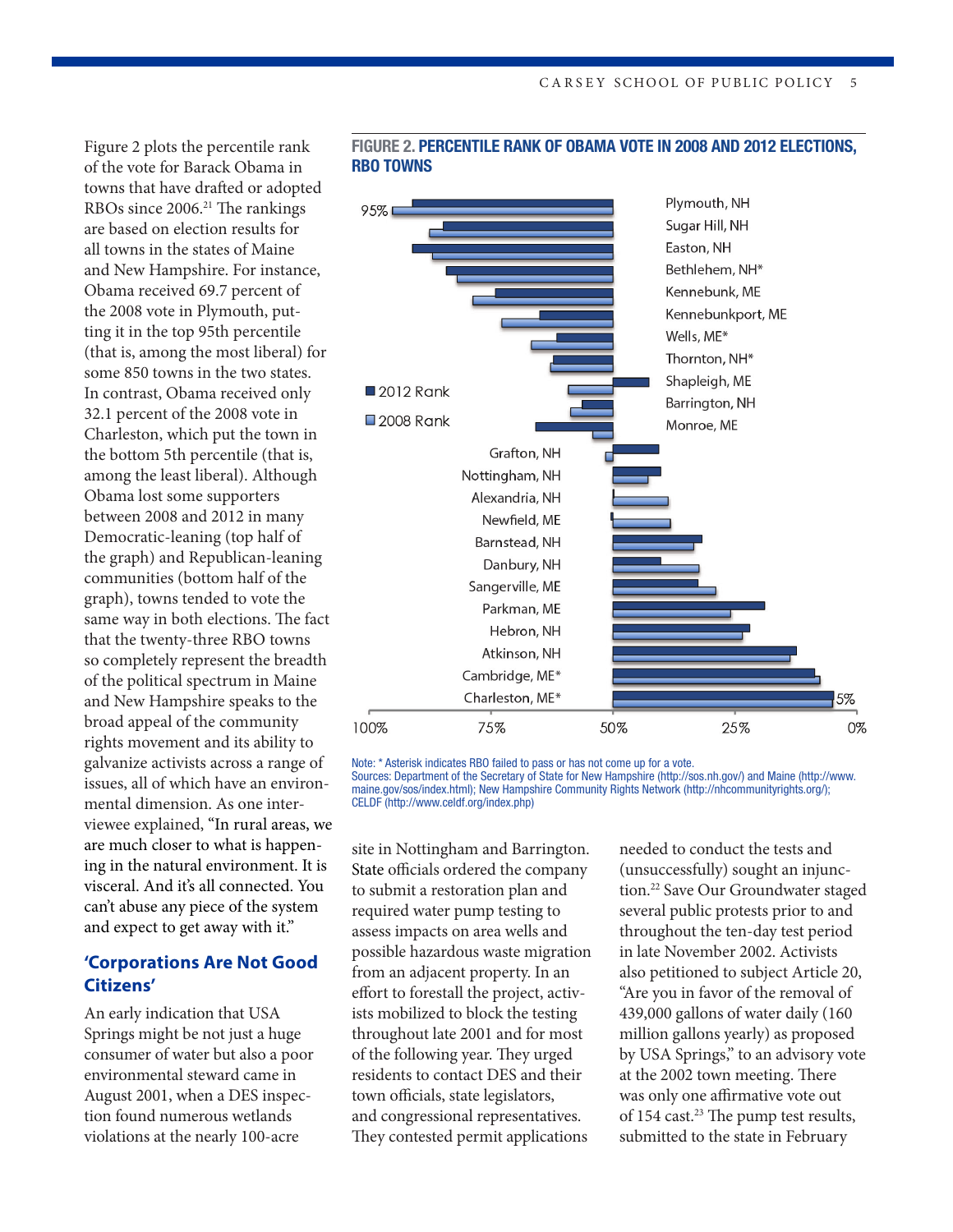2003, showed significant movement of contaminants from the adjacent property into the aquifer, and water levels in area wells up to one-half mile away had dropped. A real estate trust affiliated with USA Springs purchased the neighboring 14-acre parcel in June 2003 to initiate a cleanup, but the problems revealed by the pump tests, including the contamination, effects on abutters' wells, low aquifer recharge rates, and potential wetlands and surface water impacts led DES to deny the pump permits in August 2003.<sup>24</sup>

DES rejected a subsequent appeal by USA Springs on December 11, 2003, prompting the company to submit a new permit application only a few weeks later.25 Cleanup of the hazardous waste on the neighboring site began, and on July 1, 2004, the DES commissioner issued a conditional permit allowing USA Springs to pump over 307,000 gallons daily. Opponents appealed the decision, which DES denied the following month.26 The reasons for the DES reversal are unclear. The scientific, technical, and environmental evidence that had served as a basis for denial of the pump permits the previous summer were not challenged in the second permit application, and USA Springs submitted no new evidence to allay those concerns. However, a political shift in the state—including a new governor and DES commissioner—may have contributed to the outcome.<sup>27</sup> As one activist stated, "The state didn't listen once the politics shifted." In August 2004, the state denied new appeals by residents of Nottingham, Barrington, and Save Our Groundwater, and USA Springs submitted a permit application to build a 400,000-square-foot bottling facility.<sup>28</sup>

For some, the events that unfolded between 2001 and 2004 confirmed the sentiments of one long-time water activist, who suggested, "Corporations are not good citizens and don't contribute unless it is in their interests."

For some, the events that unfolded between 2001 and 2004 confirmed the sentiments of one long-time water activist, who suggested, "Corporations are not good citizens and don't contribute unless it is in their interests." Undeterred, Save Our Groundwater activists and the towns of Barrington and Nottingham fought back, each filing appeals with the New Hampshire Supreme Court in September 2004.<sup>29</sup> Save Our Groundwater based its case on the argument that "the DES permit violated the public trust doctrine because it allowed privatization" of groundwater.30

#### **'The Regulatory Process Is a Rigged Game'**

From the beginning, USA Springs forced the community into a reactive stance by drawing activists into a lengthy, tedious, and expensive regulatory fight that coalesced around efforts to block or revoke permits granted to the company. Frequently, state officials and agencies told the affected towns and activist groups that municipalities and residents did not have legal standing to appeal state decisions. As one activist said, "The regulatory process is a rigged game. Municipal governments have been made subservient to the state, and DES functions to facilitate the permitting of business and industry.

When we showed up in numbers, officials said they couldn't do anything." Disappointed that the pump test results and analyses conducted by hydrology experts did not give the community grounds to deny the project, one activist stated, "All of us had really counted on the science. We wanted verifiable science that the bottled-water extraction would not harm the community or the water, but once the permit went forward, it was like nothing could stop it." Another stated, "I was just as naïve as the next person [and assumed that] if we don't want them, they can't come. Once a permit is granted, residents can do little." An activist and town planning board member from Maine involved in the fight against Nestlé said, "Once large-scale water extraction gets into your town, you'll have a hard time limiting them."31 In addition, the preemptive nature of state law, which subordinates local decision making to the permitting process, was often a source of frustration. "Local communities lack the resources and experience to evaluate risks, and local boards do not have the technical expertise. Once the state gave the [water withdrawal] permit, the planning board felt that it could not legally deny the building permit for the bottling plant."

Less than 20 miles away, and in response to events in Nottingham and Barrington, citizens of Barnstead mobilized to protect the town from any future efforts to initiate corporate water withdrawals. Given its older, more conservative profile and the lower economic endowments of its citizens (see Table 1), Barnstead might seem an unlikely site for anti-corporate community activism. However, Nottingham and Barrington's fight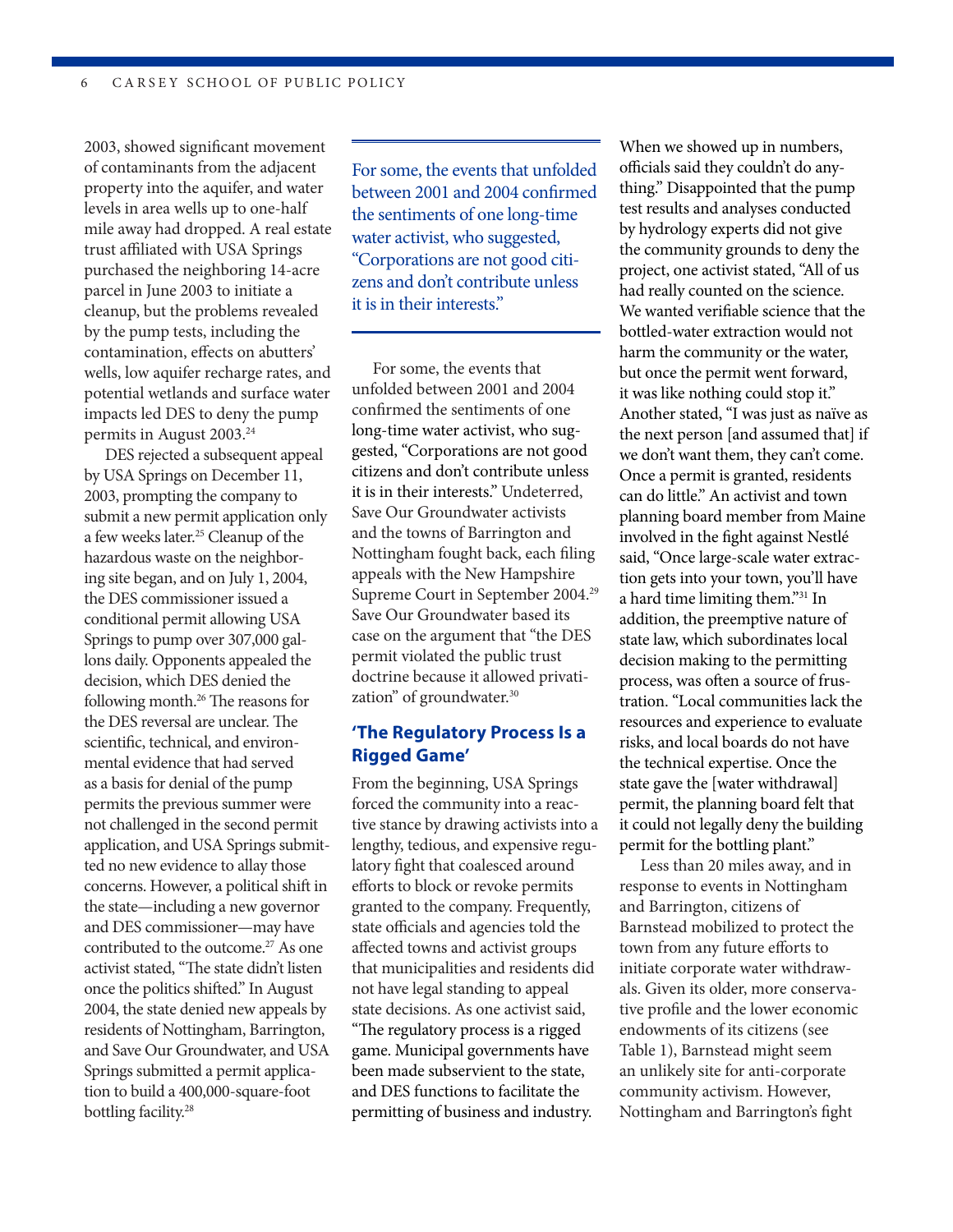#### TABLE 1. SNAPSHOTS OF BARNSTEAD, BARRINGTON, AND NOTTINGHAM, NEW HAMPSHIRE

|                             | <b>Barnstead</b> | <b>Barrington</b> | Nottingham    |
|-----------------------------|------------------|-------------------|---------------|
| Population                  | 4,605            | 8,842             | 4,855         |
| White                       | 99.9%            | 98.4%             | 97.2%         |
| Median age                  | 44.1             | 43.4              | 43.7          |
| 0ver 65                     | 15.4%            | 9.5%              | 9.3%          |
| BA degree or higher         | 18.1%            | 29.1%             | 21.8%         |
| Median household income     | \$66,838         | \$82,431          | \$86,250      |
| Median home value           | \$179,300        | \$252,900         | \$270,000     |
| Poverty                     | 4.8%             | 6.3%              | 3.0%          |
| 2016 primary: Dem/Rep votes | 43.3% (56.7%)    | 51.7% (48.3%)     | 46.8% (53.2%) |
| Dem vote for Sanders        | 71.4%            | 65.1%             | 63.4%         |
| Rep vote for Trump          | 44.9%            | 37.2%             | 40.6%         |

Note: "White" is "white alone," BA degree is for those 25 or older, and poverty is for individuals. In all three communities, Sanders and Trump won the town-level primary vote by a large margin. Sources: U.S. Census Bureau, American FactFinder (http://factfinder.census.gov/); New Hampshire Public Radio (http://nhpr.org/ post/2016-presidential-primary-results).

against USA Springs made salient in Barnstead what had previously been only an abstract concern about incursions on water. At its 2005 annual town meeting, attendees unanimously resolved to craft an ordinance that would safeguard the community's water. Six residents volunteered for a committee that would draft language for the ordinance, which would be presented at the next annual town meeting. The committee sought help from Thomas Linzey and CELDF, held regular monthly meetings, and hosted community education activities.32 Once the ordinance was drafted, the committee began a letter-writing campaign to educate area residents. Some—including local business owners, hunters, and loggers—were concerned that the ordinance, which put significant restrictions on the abilities of corporations to infringe on the "rights of natural communities and ecosystems," might limit their own

freedoms. Organizers petitioned residents and secured more than three times the number of signatures necessary to bring the ordinance to a town vote. In February 2006, the CELDF provided a weekend education and training session, or "Democracy School," for residents.<sup>33</sup>

By the time of the March 2006 annual town meeting, members of the community had a good understanding of the issues. The public education campaign largely allayed concerns voiced by local businesspeople and hunters, and residents voted overwhelmingly in favor of the ordinance. There was only one dissenting vote.<sup>34</sup> Citing authorities granted by the New Hampshire State Constitution, state law, the Declaration of Independence, and the United Nations, the ordinance preempted large-scale bottled water operations of the type that already existed by the dozens in New Hampshire, Maine, and Vermont. The ordinance went further, however, by stripping corporations of the "right of

personhood," preventing corporate claims to "future lost profits," and, as later amended, recognizing and protecting the "rights of nature."35

Key to its passage was the example of what was happening in the ongoing USA Springs fight to the southeast. As one Barnstead activist recalled, there was widespread sentiment that "We don't want to be Nottingham." Another resident noted that the "ordinance would not have passed if it weren't for the legal fees of Nottingham and Barrington. It's as if people have to have something that's threatening before they're willing to move."36 By providing a framework for codifying local priorities that dovetailed with the citizens' sense of urgency and the culture of town-based governance in New Hampshire, the ordinance provided a template for action that aligned well with residents' concerns. The outcome made Barnstead the first community in the nation to prohibit corporate privatization of local water. To date, the ordinance has not been challenged.

Gail Darrell spearheaded local organizing, led the effort to educate residents, and, later, became the New England community organizer for CELDF. With no prior history of activism, Darrell's interest in environmental issues developed in 2002 as part of an effort to ban the dumping of sewage sludge in her community. Her attention turned to water issues as the USA Springs case evolved. Noting the need to listen to residents' concerns, she said, "The people who are doing the organizing matter. I knocked on every door, hung out at the dump and at the stores" to educate people about the ordinance. Darrell hosted regular potluck suppers to educate fellow residents, attended all meetings of the town select board,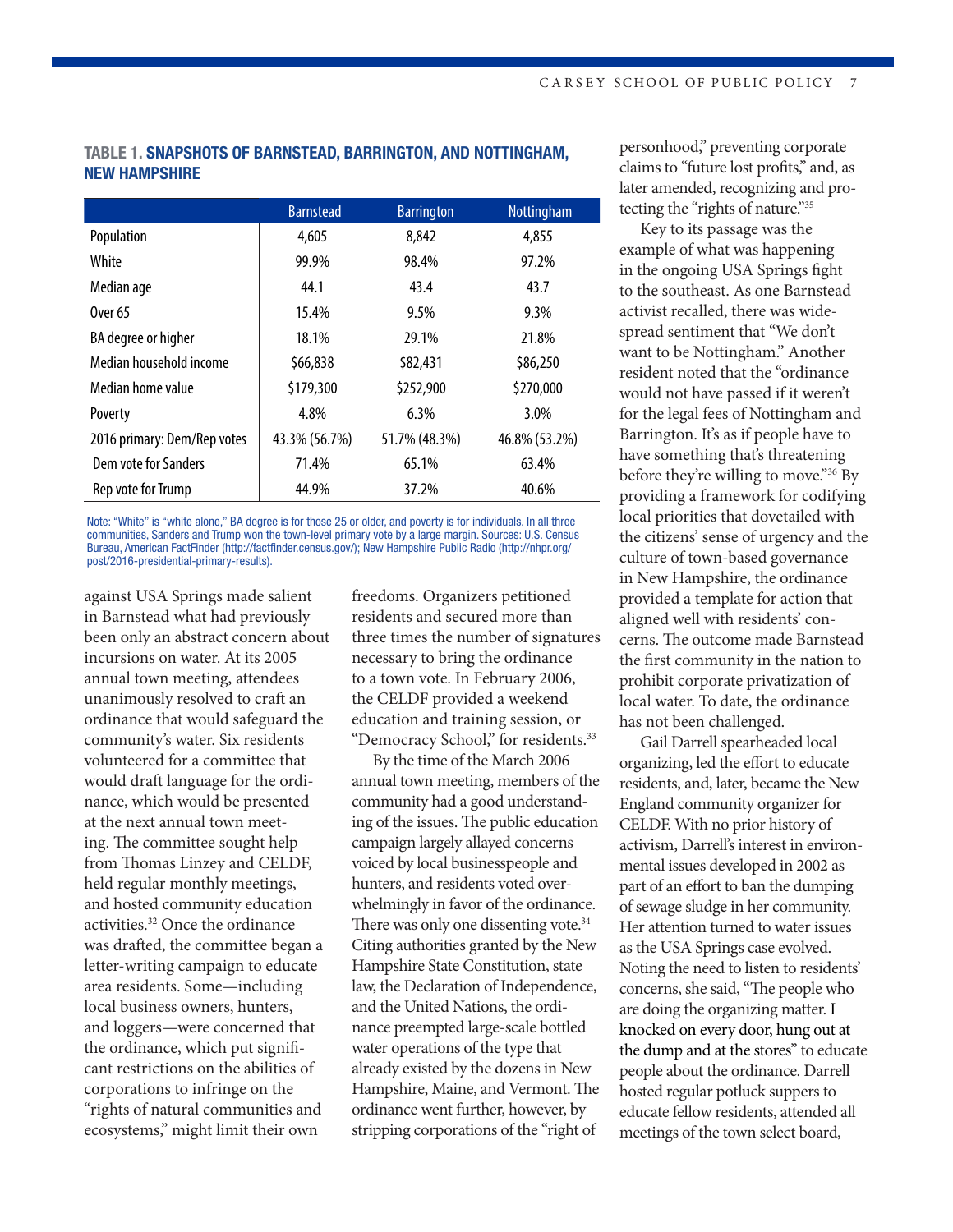and continually "processed questions from the community." Noting the dilemma that faces town officials, she said, "Local politicians and town planners need to protect the health, safety, and welfare of residents. Every elected official is in that hot seat. They have a duty to residents, but they also have to implement state laws and policies. If we have to challenge state law to protect our residents, so be it." The USA Springs case highlights the state-level permitting and regulatory processes that often override local priorities, and when such overriding occurs, citizens can feel powerless. "RBOs fundamentally confront the hierarchical structure of permitting and regulating" by defining the scope of permissible economic activity and resource use before outside agents apply for permits. According to Barnstead Selectman Gordon Preston, "New Hampshire is a good state to pioneer this law in. Because of our structure of town meetings and the wording of our constitution, our judges are extremely reluctant to go after an existing town vote, so it's therefore unlikely it would be overturned."37

On May 19, 2006, the State Supreme Court unanimously ruled in favor of USA Springs and the state, which had filed a brief supporting the corporation, and against Save Our Groundwater and the towns of Nottingham and Barrington.<sup>38</sup> Nottingham officials were relatively powerless to deny building and other permits given the ruling and DES's approval of the water withdrawals.39 In essence, the state had preempted residents' local control, and town officials were obligated to fulfill their duties. Members of Save Our Groundwater and Neighborhood Guardians fought to block approval of the USA Springs site plan and

associated transportation permits, wetlands permits, building permits, and driveway permits. However, in November 2006, USA Springs obtained its building permit, and began construction of its 176,000-square-foot bottling plant in the following month.<sup>40</sup> Anticipating this possibility, some Nottingham residents connected with the Barnstead activists and attended a "Democracy School" community organizing session put together by CELDF. Inspired by the Barnstead example and armed with the model of a rights-based approach, they led a group called the Nottingham Tea Party (later changed to the Nottingham Water Alliance following the rise of the Tea Party Movement nationally). Their goal was to draft an ordinance like Barnstead's and bring it to a town vote.<sup>41</sup>

#### **'Government Is Pro-Corporation and Anti-Person'**

Nottingham's support for the RBO approach was more muted than had been the case in Barnstead. A leading activist noted skepticism over the anti-corporate language of the RBO. "The move against corporate personhood seemed very theoretical," and for that reason, "was a distraction to the main issues." Challenging corporate rights seemed to invite expensive legal battles that were "really scary for a lot of people." Opponents sometimes made spurious arguments, such as suggesting that the ordinance would make it illegal to take a cup of coffee out of town, but skepticism of the RBO initiative was also linked to broader concerns. For instance, some local activists felt that groundwater protections needed to be addressed through state and federal law, including the Clean Water Act.

Nevertheless, reluctance to entrust the community's water to a private company was widely shared. One activist, a political conservative who had mixed views about corporate personhood and related rights, nevertheless stated, "Corporations become huge organizations that aren't accountable. USA Springs was only interested in lining their pockets." One Nottingham resident who was strongly opposed to the extension of citizen rights to corporations said, "Personhood gives corporations the right to utilize the entire Constitution." Another suggested, "Government is pro-corporation and anti-person. Corporations are driven by profit and your humanity goes by the wayside." As one resident explained, "It offended my sense of justice that [a corporation] could lay claim to the water that belongs to us all and that all of us have a mutual obligation to safeguard." None of the activists interviewed were convinced that the water bottlers had the long-term interests of the community in mind. Although bottled water is sometimes touted as a "clean industry that will bring tax revenue and jobs, once the water is gone or compromised, they will pack up and leave."

At its March 2008 meeting, Nottingham's selectmen and town attorney opposed the ordinance, but it passed with 63 percent of the vote. The measure stipulated that any future effort to overturn the ordinance would require a twothirds majority. The Nottingham Tea Party sent a registered letter to USA Springs, informing the company that its business plan was now in violation of local law. One activist said, "The nibbling away of the rights of people has occurred through the courts….The RBO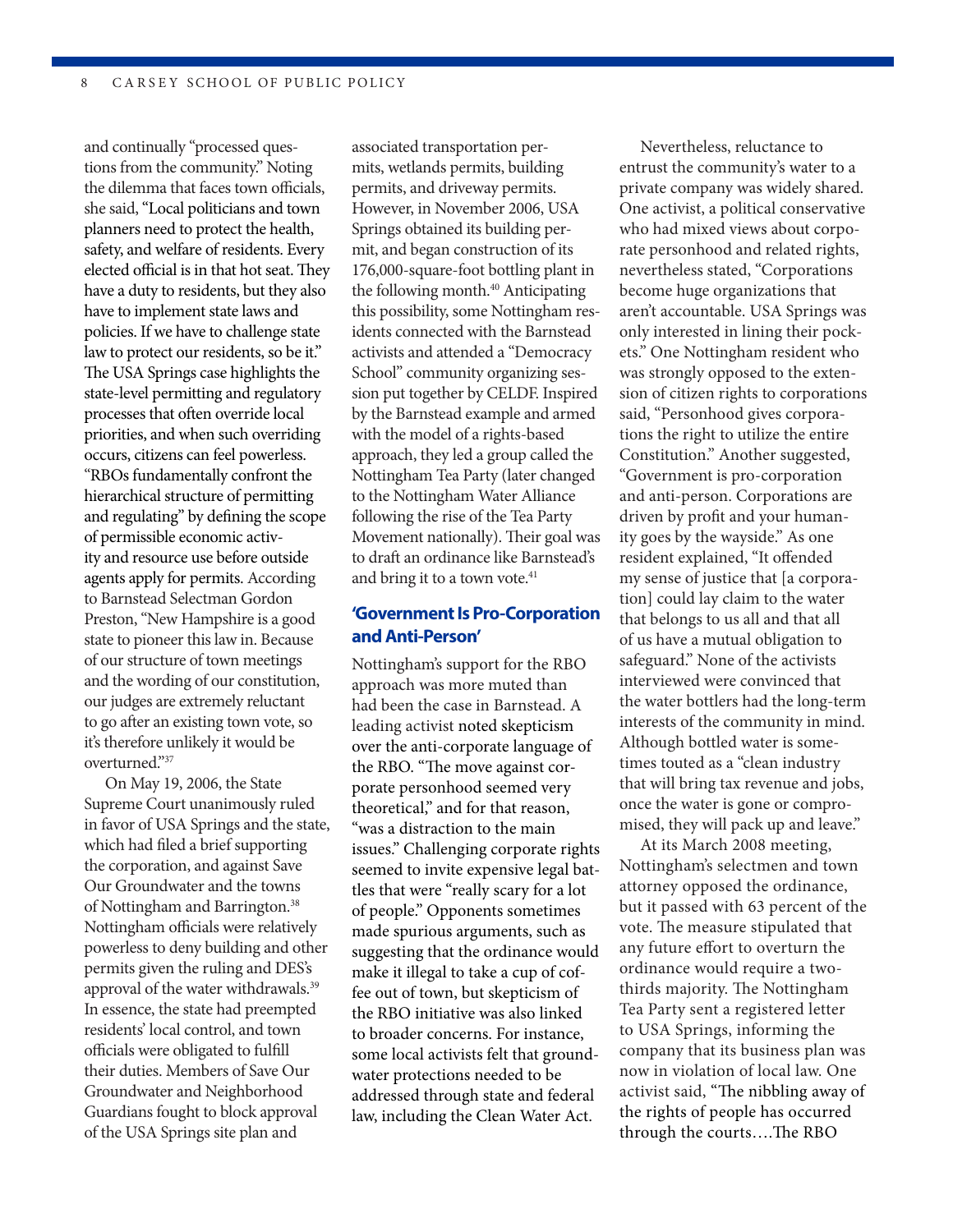The sustained and visible engagement around RBOs in Barnstead, Nottingham, and Barrington served as a potent, ongoing symbol of local resistance to corporate control of water.

was crucial for empowering the local community to take action. The RBO reinforced the outcome, but didn't cause the outcome. It said 'this is what the town wants' and helped to build momentum." A Nottingham resident and Save Our Groundwater activist said, "The sense that we were being ignored got people upset. The only way that public officials take action is when citizens rise up and demand that they do something different." Another offered, "The RBO has had an ongoing deterrent effect." A leader in Neighborhood Guardians stated that, "Activism deterred development and put in roadblocks, but it was bad management that killed USA Springs." Following the passage of the Nottingham ordinance, USA Springs ceased construction of its bottling plant and fought a protracted battle to find new investors and stave off bankruptcy. On July 1, 2014, its ten-year permit from the state expired. The Save Our Groundwater and Nottingham Water Alliance activist groups, with the latter holding a "Burn the Permit" gathering on August 23, 2014, celebrated the event.<sup>42</sup>

The sustained and visible engagement around RBOs in Barnstead, Nottingham, and Barrington served as a potent, ongoing symbol of local resistance to corporate control of water. In Barrington, activists

brought versions of a similar ordinance up for votes in 2009 and 2014, and again in 2016. Despite opposition to the ordinance by the Board of Selectmen, on March 8, 2016, Barrington voters approved Article 34, an RBO to "override state and federal regulations on waterways" to protect "town rivers, streams, ponds, wetlands, watersheds, and aquifers" from corporations. As activist Cilia Bannenberg stated in a press release, "In our corporate-run world, a few people wield corporations as a sword for their own benefit, harming our communities. Not after today. Our Town is not a resource colony for the profit of a few. We are proud to join the growing Community Rights Movement, and are ready to stand by our Community Bill of Rights."43

#### **Conclusion**

In Nottingham, Barrington, and Barnstead, New Hampshire residents worked together in a dedicated and sustained campaign against what they saw as a threat to local water resources. They pursued channels that were open to them through the state regulatory processes, but ultimately, RBOs allowed them to circumvent state regulatory approaches by crafting alternative legal structures at the local level. In so doing, activists learned to creatively, and authoritatively, bypass bureaucratic regulatory channels. Strategically emphasizing "local control," RBOs resonated with residents in a way that transcended political divisions. Although local RBOs are fairly circumscribed in scope, they tilt the balance of power in the favor of communities by taking a stance against certain types of corporate activities and claims to personhood

rights. The legality of the Barnstead, Nottingham, and Barrington RBOs has yet to be tested, but as one activist pointed out, they serve to "put private companies on notice" that residents are ready and willing to fight against threats to the rights of nature and residents' shared vision of sustainability.

Research suggests that to mobilize support, social movements must frame their approaches in ways that are plausible and that resonate culturally with potential recruits.<sup>44</sup> Rather than making claims about new rights, RBOs reassert what voters perceive to be their existing rights, and they do so in a way that is congruent with processes of local decision making that are deeply woven into New England's tradition of town meetings. Residents who have successfully gone through the education and mobilizing process necessary to craft and then pass an RBO learn to think about themselves differently. Activism spills over into civic engagement, and onethird of those interviewed have assumed roles on local planning, zoning, select, or education boards. As one Nottingham resident explained, "We need to get those involved in the fight to serve on critical boards." Such involvement facilitates continued monitoring by embedding concerned citizens in local civic structures. As one Maine activist said of her community's successful effort against Nestlé Waters, "Do I think they'll be back? Sure, they'll be back. They have a diamond in the rough." Reluctant to find too much comfort in the expiration of the USA Springs permit, one Nottingham activist conceded, "There is no win yet."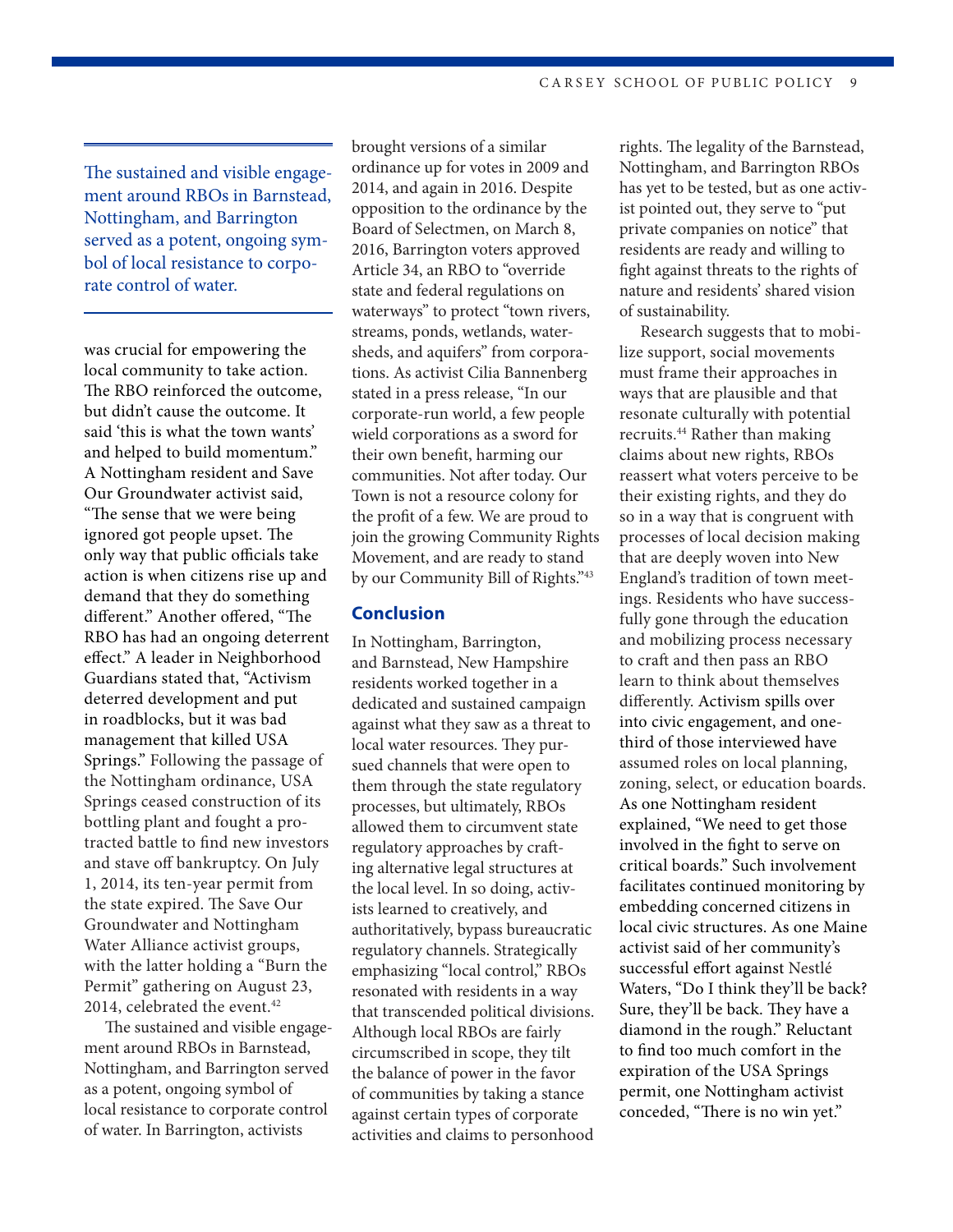Once mobilized, individuals also forge networks that persist across time and place. The linkages that grew out of the Nottingham, Barrington, and Barnstead water fight have provided fertile ground for the broader community rights movement. Another third of my interviewees continued their work as community activists with the Barrington Waterways Protection Committee, the New Hampshire Community Rights Network, CELDF, the American Friends Service Committee, and other groups. Participants have learned to think about their engagement as bigger than themselves and their respective towns, and, importantly, that sense of common purpose may provide a potent basis for future mobilization should the need arise. The community rights networks in New Hampshire and other states have evolved quickly and in response to a shared perception that established political processes need to be realigned with local priorities. How and when that will occur remains to be seen, but the emerging activist infrastructure associated with CELDF's RBO movement is remarkable for fostering a grassroots-level activism that has engaged citizens from across the political spectrum.

#### **Endnotes**

1. David A. Snow, Sarah A. Soule, and Hanspeter Kriesi, "Mapping the Terrain," in David A. Snow et al., eds., *The Blackwell Companion to Social Movements* (Malden, MA: Blackwell Publishing, 2004), 3–16; Verta Taylor and Nella Van Dyke, "'Get Up, Stand Up': Tactical Repertoires of Social Movements," in David A. Snow et al., *The Blackwell Companion*, 262–93.

2. Community Environmental Legal Defense Fund, *On Community Civil Disobedience in the Name of Sustainability* (Oakland, CA: PM Press, 2015).

3. Using snowball sampling, I conducted interviews with twelve activists during the summer and fall of 2014. I attended the Nottingham Water Alliance "Burn the Permit" celebration on August 23, 2014 and various New Hampshire Community Rights Network meetings in the summer and fall of 2014 and in the spring of 2015. I was also able to attend a two-day CELDF "Democracy School" in the fall of 2014.

4. United Nations, "General Assembly Declares Access to Clean Water and Sanitation Is a Human Right," United Nations News Centre, http://www.un.org/ apps/news/storyasp?NewsID=35456& Cr=SANITATION#.UIrYM4U5hJM; Jennifer Cooley et al., "Global Water Governance in the Twenty-First Century," in Peter Gleick, ed., *The World's Water*, vol. 8 (Washington, DC: Island Press, 2014), 1–18.

5. Natural Resources Defense Council, "Climate Change, Water, and Risk: Current Water Demands Are Not Sustainable," http://www.nrdc.org/ globalWarming/watersustainability/; David S. Beckman, "Threats to Our Drinking Water," *New York Times,* August 6, 2014, http://nyti. ms/1syeANP; Maude Barlow and Tony Clarke, *Blue Gold: The Fight to Stop the Corporate Theft of the World's Water* (New York: New Press, 2002); Maude Barlow and Tony Clarke, "Who Owns Water?" *The Nation*, August 15, 2002, http://www.thenation.com/print/

article/who-owns-water; Maude Barlow, *Blue Covenant: The Global Water Crisis and the Coming Battle for the Right to Water* (New York: New Press, 2007); David L. Feldman, *Water* (Malden, MA: Polity Press, 2012), 10–15, 42–43.

6. Emma G. Fitzsimmons, "Tap Water Ban for Toledo Residents," *New York Times*, August 3, 2014, http://nyti. ms/1oko9cX; Thomas Frohlich, "Cities Running Out of Water," *USA Today*, August 2, 2014, http://usat.ly/1ndTNJ5; Evan Osnos, "Chemical Valley: The Coal Industry, the Politicians, and the Big Spill," *The New Yorker*, April 7, 2014, 38–49; Mitch Smith, "Flint Wants Safe Water, and Someone to Answer for Its Crisis," *New York Times*, January 9, 2016, http://nyti.ms/1mNAaPl; Nathaniel Rich, "The Lawyer Who Became DuPont's Worst Nightmare," *New York Times Magazine*, January 6, 2016, http://nyti.ms/1VI1Tgg.

7. Michelle Goracke Haley, *Water Commodification: A Study of the Bottled Water Industry*, M.A. Thesis, California State University (Fullerton), 2011; Rhodante Ahlers, "Fixing and Nixing: The Politics of Water Privatization," *Review of Radical Political Economics* 42 (2010): 213–30; Karen Bakker, "Neoliberalizing Nature? Market Environmentalism in Water Supply in England and Wales," *Annals of the Association of American Geographers* 95, no. 3 (2005): 542–65; Noel Castree, "Commodifying What Nature?" *Progress in Human Geography* 27, no. 3 (2003): 273–97; Amanda Ciafone, "If 'Thanda Matlab Coca-Cola' Then 'Cold Drink Means Toilet Cleaner': Environmentalism of the Dispossessed in Liberalizing India," *International Labor and Working-Class History* 81 (2012): 114–35; Maude Barlow, *Blue Covenant*, 5, 34–35; Maude Barlow and Tony Clarke, "Who Owns Water?"; Robert J. Glennon, *Unquenchable: America's Water Crisis and What to Do About It* (Washington, DC: Island Press, 2009), 246; David L. Feldman, *Water*, 99–101; Alan Snitow, Deborah Kaufman, and Michael Fox, *Thirst:*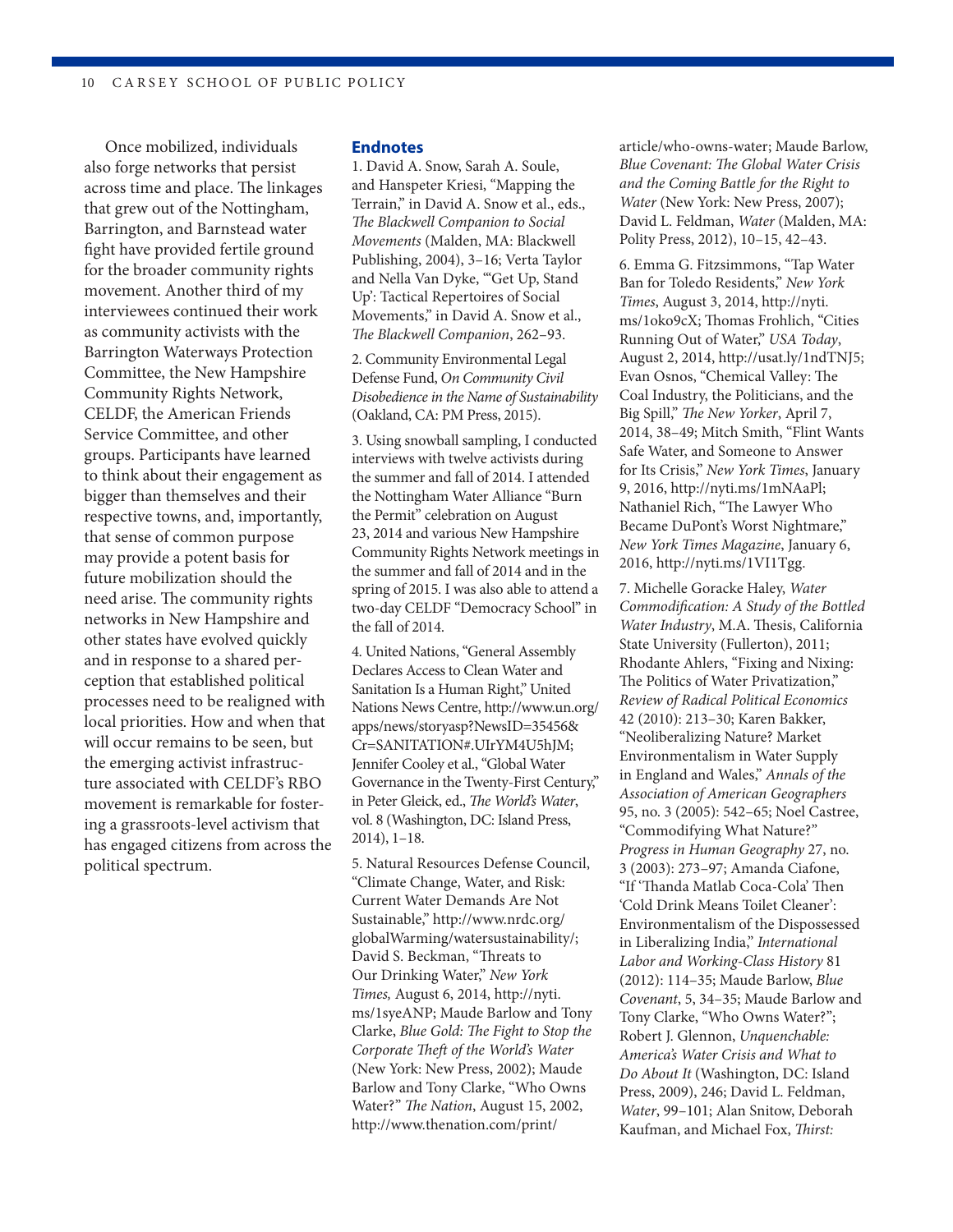*Fighting the Corporate Theft of Our Water* (San Francisco: John Wiley and Sons, 2007), 11.

8. National Conference of State Legislatures, "State Water Withdrawal Regulations," http://www.ncsl.org/ research/environment-and-naturalresources/state-water-withdrawalregulations.aspx. In New Hampshire, a "withdrawal from groundwater of 57,600 gallons or more of water in any 24-hour period from a well or wells installed after July 1998 at a single property or place of business is considered to be a large groundwater withdrawal" and is thus subject to the DES permitting process. New Hampshire Department of Environmental Services, "Large Groundwater Withdrawal Permitting Program," http://des.nh.gov/ organization/divisions/water/dwgb/ dwspp/lg\_withdrawals/.

9. Deborah Ball, "Bottled Water Pits Nestlé vs. Greens," *Wall Street Journal,* May 25, 2010, http://on.wsj. com/1X3p4SD; Peter H. Gleick, *Bottled and Sold: The Story Behind Our Obsession With Bottled Water* (Washington, DC: Island Press, 2010), 156–57; Elizabeth Royte, *Bottlemania: Big Business, Local Springs, and the Battle Over America's Drinking Water* (New York: Bloomsbury, 2009), 6–7; Food and Water Watch, "The Unbottled Truth About Bottled Water Jobs," June 25, 2008, http://www. foodandwaterwatch.org/factsheet/ bottled-water-jobs/; Robert J. Glennon, *Unquenchable*, 45; Atlas Films, "Tapped: Mapping the Water Industry," http:// www.tappedthemovie.com/.

10. Janet Blanck and Michael Blanck, "Hidden Cost of Poland Spring's Bottling Operation," Defending Water for Life in Maine, February 13, 2009, http://defendingwater. net/maine/2009/02/hidden-costof-nestlepoland-spring-bottlingoperation-letter/; Food and Water Watch, "The Unbottled Truth About Bottled Water Jobs."

11. Peter H. Gleick, *Bottled and Sold*, 72–73; Michelle Goracke Haley, *Water Commodification*, 102; Elizabeth Royte, *Bottlemania*, 59–60, 87; Steve Bodnar, "Poland Spring PR 'Helping' Public Officials in Wells," Defending Water for Life in Maine, November 20, 2009, http://defendingwater.net/ maine/2009/11/poland-spring-prhelping-public-officials-in-wells/; Terry Date, "Wetland Impacts of USA Springs Plans Draws Nottingham Discussion," *Fosters Daily Democrat*, March 3, 2005; Norah Shipman, "Nestlé: Draining America Bottle by Bottle: Nestlé Builds an Empire at the Expense of Rural Communities" (Washington, DC: Public Education Center), July 13, 2009, http://www.dcbureau.org/20090713724/ natural-resources-news-service/ nestle-draining-america-bottle-bybottle-nestle-builds-an-empire-at-theexpense-of-rural-communities-2.html.

12. Matt Kanner, "The War Over Water," *The Wire,* July 10, 2008, http:// defendingwater.net/maine/2008/07/ the-war-over-water/; Barry Yeoman, "Rebel Towns," *The Nation*, January 16, 2013, http://www.thenation.com/ article/172266/rebel-towns; Daniel Limmer, "Local, State Activists Take Issue With Water Sale to Nestlé," *Seacoast Online*, June 19, 2008, http:// www.seacoastonline.com/apps/ pbcs.dll/article?AID=/20080619/ NEWS/806190380.

13. Dan Gorenstein, "Water Bottling Company Wants to Pump Nottingham," New Hampshire Public Radio, June 18, 2001, http://info.nhpr.org/node/861; Dan Gorenstein "Conflict Bubbles Up With Possible Bottling Plant," New Hampshire Public Radio, July 2, 2001, http://info. nhpr.org/node/969; Thomas Linzey and Anneke Campbell, *Be the Change: How to Get What You Want in Your Community* (Salt Lake City: Gibbs Smith, 2009), 46–47; Department of Environmental Services, "Administrative Order No. WD 02-31," September 30, 2002, http://www. saveourgroundwater.org/wp-content/ uploads/2013/12/2002\_0930\_WD-02- 31NHDES\_wetlandsAO.pdf.

14. Save Our Groundwater, "SOG Update: 8/10 Nottingham ZBA to Review Variance," SOG Listserve, August 7, 2004, http://lists.topica.com/ lists/saveourgroundwater/read/.

15. Dan Gorenstein, "Water Bottling Company Wants to Pump Nottingham"; Dan Gorenstein "Conflict Bubbles Up With Possible Bottling Plant."

16. Chris Mills and Gail Mills, "Nottingham Water Alliance," *The Forum*, March 15, 2014, http:// forumhome.org/nottingham-wateralliance-p21018-78.htm; Save Our Groundwater, "Our Story," http://www. saveourgroundwater.org/about/our-story.

17. The GSS is a national survey of American adults that has been administered since 1972 by the National Opinion Research Center at the University of Chicago.

18. General Social Survey Data Explorer, General Social Surveys, 1972–2014 (Chicago: National Opinion Research Center, 2014), https://gssdataexplorer. norc.org/variables/4802/vshow; https:// gssdataexplorer.norc.org/variables/3460/ vshow; https://gssdataexplorer.norc. org/variables/4762/vshow; https:// gssdataexplorer.norc.org/variables/4773/ vshow.

19. Quotations from community members throughout the report are from interviews conducted by the author with twelve activists in 2014 (see note 3).

20. Thomas Linzey and Anneke Campbell, *Be the Change*, 18.

21. The figure does not include some sixteen Maine towns that have passed "food sovereignty" ordinances, which endeavor to protect the interests of small farmers and local communities concerning state and federal regulations that affect small-scale poultry and meat processing, food labeling, milk pasteurization, and direct sales of farm products to consumers. The food sovereignty movement focuses largely on the existing regulatory framework rather than on corporate activities, and is only tangentially linked to CELDF. Hilda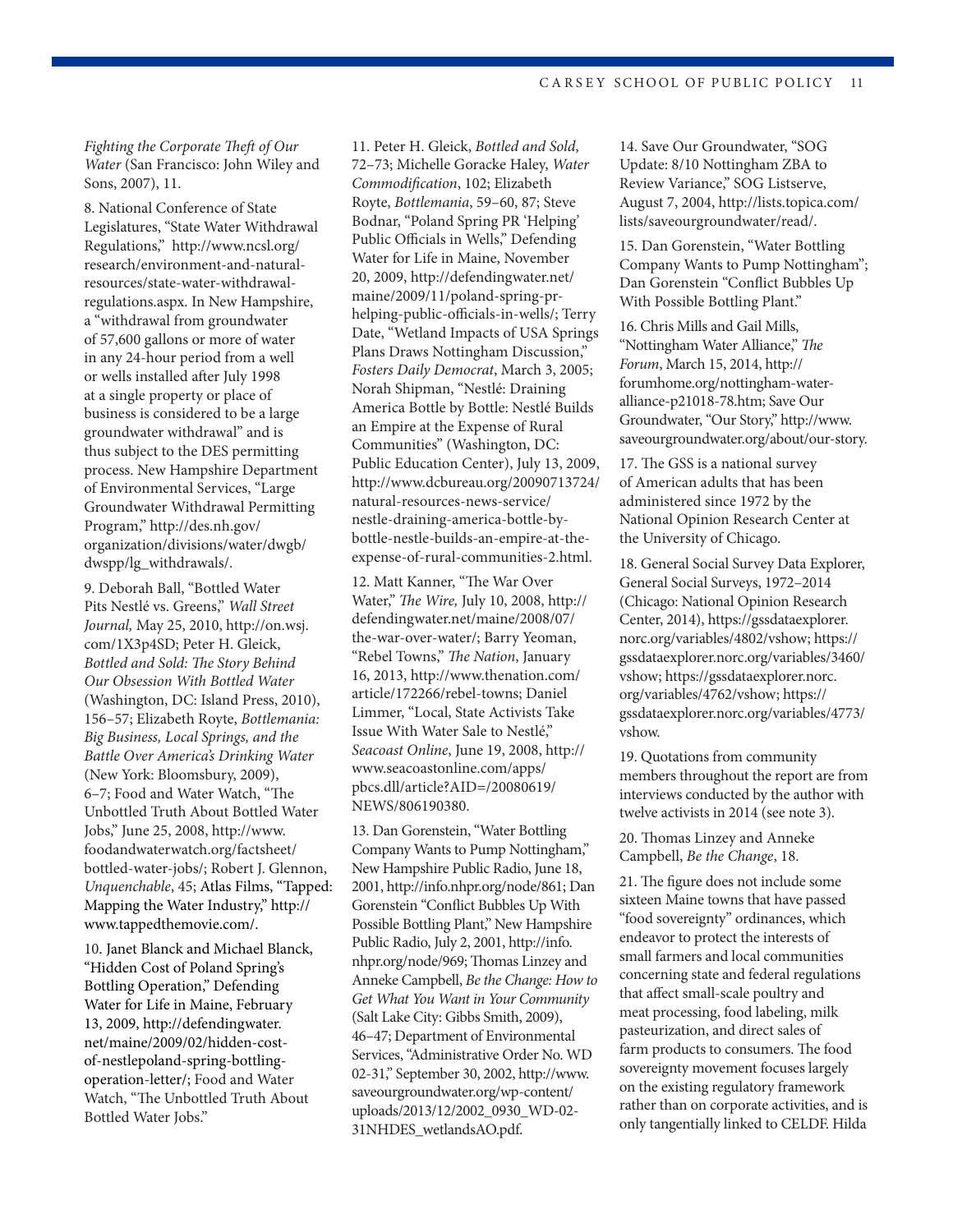E. Kurtz, "Scaling Food Sovereignty: Biopolitics and the Struggle for Local Control of Farm Food in Rural Maine," *Annals of the Association of American Geographers* 105, no. 4 (2015): 859–73; Farm-to-Consumer Legal Defense Fund, Sixteenth Town Passes Food Sovereignty Ordinance," July 10, 2015, http://www. farmtoconsumer.org/blog/2015/07/10/ sixteenth-maine-town-passes-foodsovereignty-ordinance/.

22. *New Hampshire Gazette,* November 2, 2001; Save Our Groundwater, SOG Listserve, http://lists.topica.com/lists/ saveourgroundwater/read.

23. *Annual Report of the Town of Nottingham 2002*, p. 20, http:// www.library.unh.edu/digital/ islandora/solr/search/%2520/1/ category%3ANH%5C%20 Cities%5C%20%2526%5C%20 Towns~slsh~Nottingham\*~/dismax.

24. Save Our Groundwater, SOG Listserve; Thomas P. Ballestero, "Comments and Recommendations on the Water Resources Issues Involved With the Application by USA Springs, Inc. for a Large Ground Water Withdrawal," May 23, 2004, http://www.nottingham-nh.gov/ pages/NottinghamNH\_Planning/ bellesteroreport.pdf; New Hampshire Business Review, "Meet the Man Behind the USA Springs Project," December 18, 2003, http://www.nhbr.com/.

25. Ibid.; Save Our Groundwater, "Our Story."

26. DES, "Large Groundwater Withdrawal Permit No. LGWP-2004- 0003," http://www.saveourgroundwater. org/getinfo/usa-springs; Terry Date, "State Says Nottingham's Water Supply Is Protected," *Foster's Daily Democrat*, July 3, 2004; Clare Kittredge, "Wide Effects Seen in Water Rights Case," *Boston Globe*, December 12, 2004.

27. Francisco Rotundo, founder of USA Springs, contributed to Craig Benson's campaign for governor in 2002, and after assuming office in 2003 Benson appointed Michael P. Nolin, who developed a reputation for favoring

business interests over environmental protection, as new DES commissioner. Several activists with whom I spoke attributed the permit reversal to political cronyism, the political shift in the governor's office, and Nolin's appointment at DES. Rick Russman and Jim O'Brien, "Next DES Leader Must Put Environment First," *Concord Monitor*, May 25, 2006, http://www. concordmonitor.com; Rick Russman and Jim O'Brien, "Let's Ditch Benson's Environmental Policy," *SentinalSource. com*, May 26, 2006, http://www. sentinelsource.com/.

28. Terry Date, "Nottingham Residents Claim the Fix Is in Over USA Springs Permit," *Foster's Daily Democrat*, April 8, 2004; Terry Date, "Lawyer Says USA Springs Misstated Production of Half-Liter Bottles, *Foster's Daily Democrat*, September 29, 2004.

29. Save Our Groundwater, SOG Listserve; Clare Kittredge, "Wide Effects Seen in Water Rights Case"; Terry Date, "USA Springs Case in Court Sept. 15," *Foster's Daily Democrat,* August 10, 2005.

30. CELDF, "Barnstead & Nottingham, NH, Live Up to Their State Constitution," http://celdf.org/2006/04/ barnstead-nh-lives-up-to-its-stateconstitution/.

31. Denise Carpenter, WERU RadioActive interview, February 26, 2009, http://archives.weru.org/2009/02/.

32. Gail Darrell, "Barnstead, NH: Establishing the Community Right to Water and Self-Governance," *Read the Dirt*, December 24, 2012, http://readthedirt.org/barnstead-nhestablishing-the-community-right-towater-and-self-governance.

33. CELDF, "Rights of Nature: Background," http://celdf.org/rightsof-nature-background; Doug Pibel, "Communities Take Power: The Citizens of Barnstead, New Hampshire, Used Local Law to Keep Corporate Giants Out of Their Water," *Yes! Magazine*, July 29, 2007, http://www. yesmagazine.org/issues/stand-up-tocorporate-power/communities-takepower; Kat Bundy, "New Hampshire Town Bans Corporate Water Withdrawals," *CorpWatch*, June 1, 2006, http://www.corpwatch.org/article. php?id=13891; Thomas Linzey and Anneke Campbell, *Be the Change*, p. 57.

34. Gail Darrell, "Barnstead, NH: Establishing the Community Right to Water and Self-Governance."

35. Margit Christenson, "Towns Rein in Corporate Power," *Yes! Magazine*, May 22, 2008.

36. Sources frequently cited a \$400,000 figure for Nottingham's legal fees associated with the USA Springs case. CELDF, "Barnstead, NH Lives Up to Its State Constitution," http://www.celdf. org/article.php?id=613.

37. CELDF, "Barnstead & Nottingham, NH, Live Up to Their State Constitution."

38. New Hampshire Supreme Court: 2006 Opinions, http://www.courts.state. nh.us/supreme/opinions/2006/index. htm. A subsequent appeal to the New Hampshire Supreme Court in 2008 was also denied. See Save Our Groundwater, "New Hampshire Supreme Court Denies Save Our Groundwater Appeal," June 24, 2008, http://www. saveourgroundwater.org/category/ media/press.

39. Terry Date, "Hearing on Water Bottling Plant Turns Ugly," *Foster's Daily Democrat*, July 14, 2005; Maureen Mann, "Nottingham Board Votes to OK USA Springs." *The Forum*, November 26, 2005, http://forumhome.org/ nottingham-board-votes-to-ok-usasprings-p589-129.htm.

40. John Quinn, "Work Begins at Nottingham Bottling Plant," *Foster's Daily Democrat*, December 2, 2006.

41. Located about twenty miles south of Nottingham, Atkinson passed an ordinance based on Barnstead's at a special town meeting held on September 7, 2007. Residents from Atkinson attended one of the CELDF "Democracy Schools" with one of the Nottingham residents I interviewed. Town of Atkinson,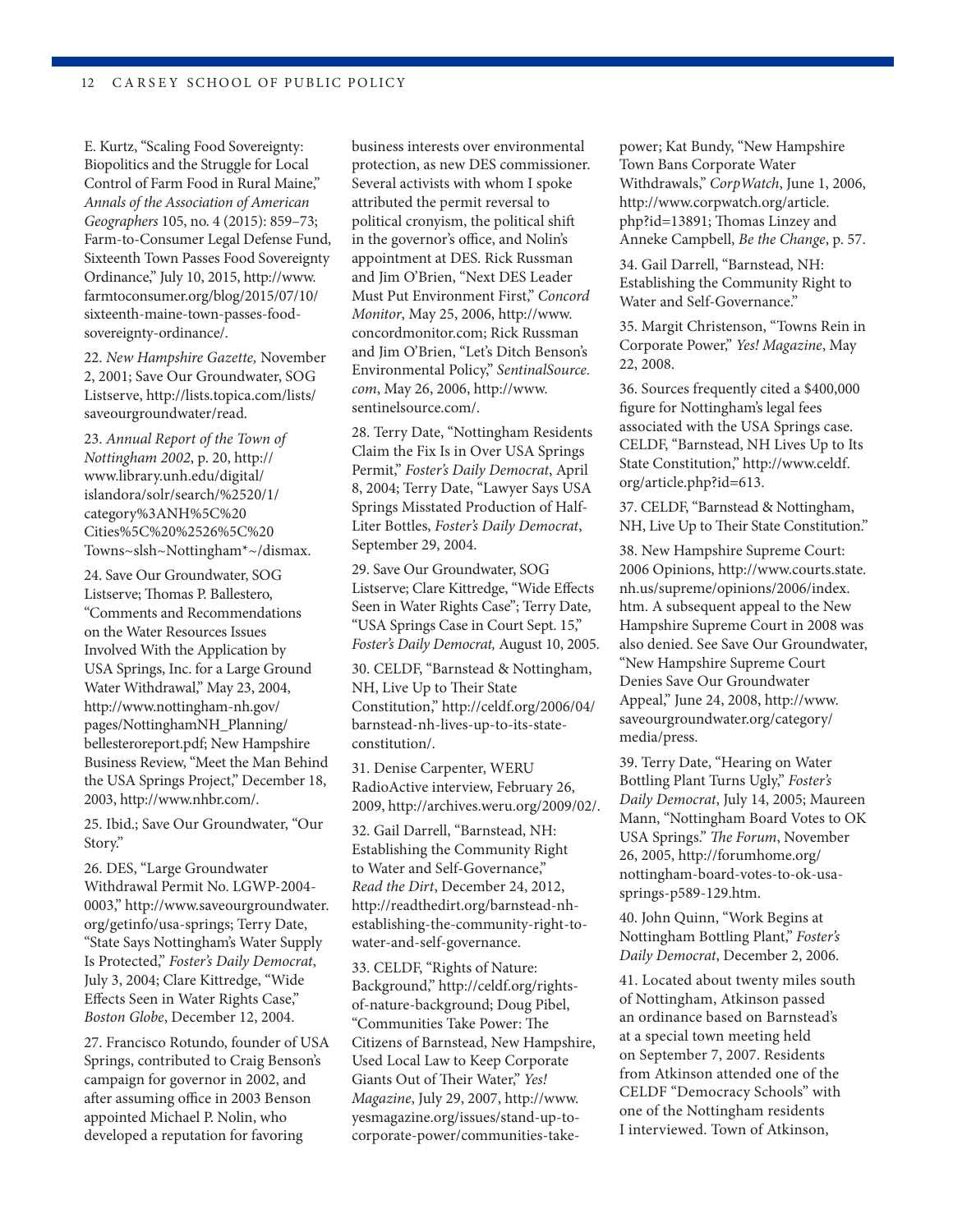2007 *Annual Report*, 11, 58, http:// www.town-atkinsonnh.com/town\_ reports/2007%20Annual%20Report. pdf; Town of Atkinson, *Ordinances,*  2012, 58, http://www.townatkinsonnh.com/documents\_and\_ forms/2012%20Town%20Ordinances. pdf; Gail Darrell, "Barnstead, NH: Establishing the Community Right to Water and Self-Governance."

42. John Quinn, "USA Springs Files for Chapter 11 Bankruptcy," *Foster's Daily Democrat*, July 2, 2008; Save Our Groundwater, "Save Our Groundwater Remarks on the July 1st Expiration of USA Springs, Inc.'s Large Groundwater Withdrawal Permit," http://www. saveourgroundwater.org/category/ media/press.

43. Nora Fenton, "Barrington Narrowly Approves Ordinance to Protect Waterways," *Foster's Daily Democrat*, March 8, 2016, http:// nhcommunityrights.org/fosterscom-barrington-narrowly-approvesordinance-to-protect-waterways/; Michelle Sanborn, "Press Release: The People of Barrington, NH, Vote in Community Rights at Town Meeting," March 8, 2016, http://celdf. org/2016/03/press-release-the-peopleof-barrington-nh-vote-in-communityrights-at-town-meeting/.

44. Verta Taylor and Nella Van Dyke, "Get Up, Stand Up."

#### **About the Author**

Cliff Brown is an associate professor of sociology at the University of New Hampshire (cliff.brown@unh.edu).

#### **Acknowledgements**

I thank the Carsey School of Public Policy for supporting this work. Michele Dillon, Ken Johnson, and Catherine Moran were particularly encouraging and offered valuable guidance. I am especially grateful to the individuals who agreed to be interviewed for this project, and I thank Cilia Bannenberg and James Conley for facilitating my participation in a CELDF Democracy School in October 2014. My gratitude to Michael Ettlinger, Curt Grimm, and Amy Sterndale at the Carsey School, as well as Laurel Lloyd for her help in drafting this brief and to Bianca Nicolosi for preparing the work for online publication. Many thanks to Patrick Watson for his editorial assistance. I dedicate this brief to the memory of Gail Darrell, a leader in the community rights movement who generously shared her time and insights with me.